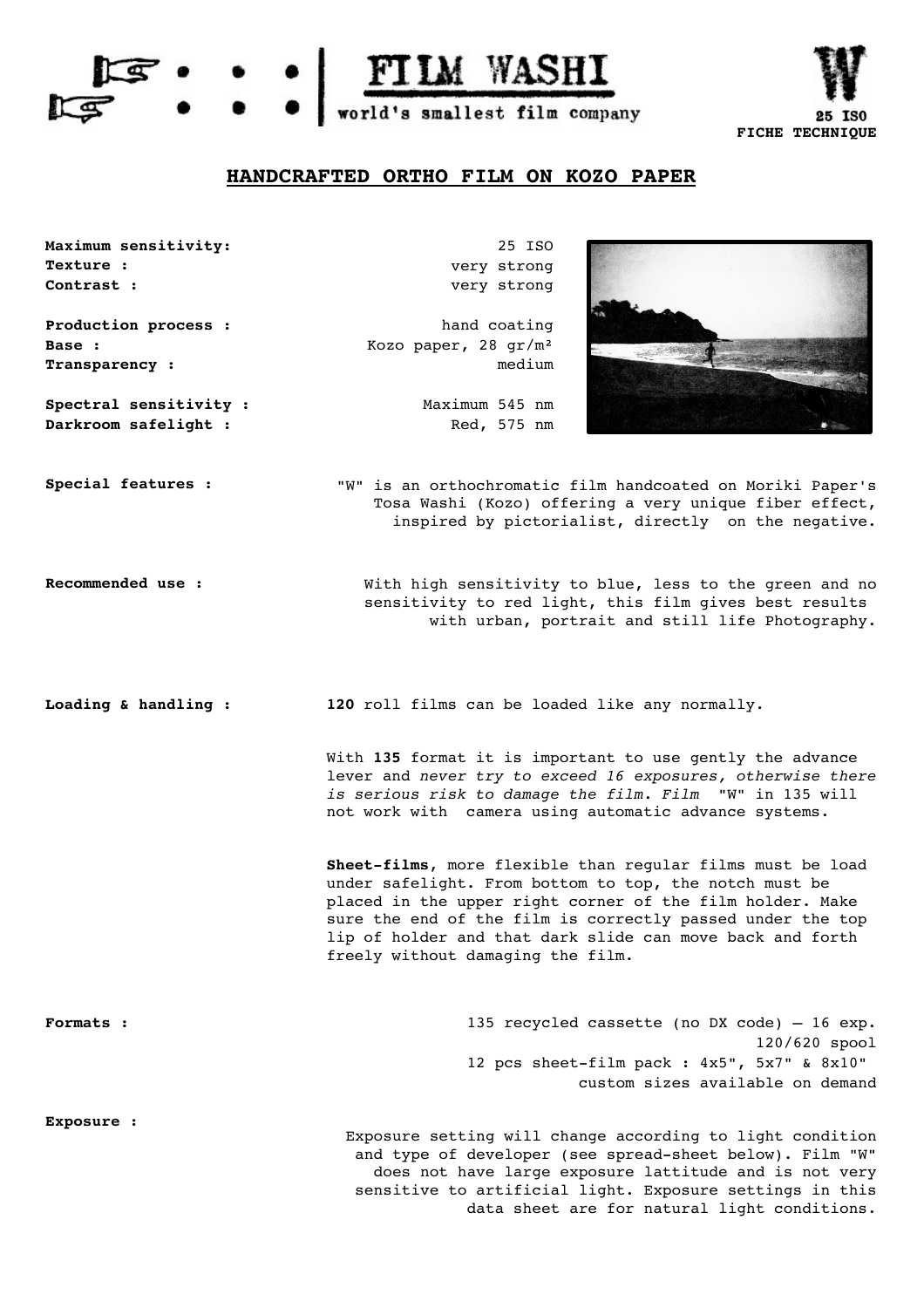Tank processing :  $\qquad \qquad$  As they are very thin and flexible, paper based films cannot be loaded on modern processing reels. However, it is still possible to use old tanks with special plastic stripes like "Correx" or "Souplinox".

**Tray processing :** Film "W" must be processed with paper developer in open trays under safelight. Rollfilm must be handle with flat clamps and immerse in trays with back and forth movement through the following steps :

- pre-wash in clear water

--immerse in **developer** (2 to 3 minutes)

**wash** in clear water, no acid stop bath

 immerse in **fixer** until full dissolution of remaining white emulsion

 **wash** in cold clear water for 15 minutes minimum, no direct streal on the film

- suspend the film and leave it to dry

## **Exposure settings & processing times :**

In case of direct light (sun), the maximum sensitivity will be used for a given developer, while with diffuse light (shadows, cloud) the lowest sensitivity will be used

| exposition  | révélateur       | dilution | durée | $T^{\circ}C$   | Structure of layers : |
|-------------|------------------|----------|-------|----------------|-----------------------|
| $3/6$ iso   | PQ Universal     | $1 + 9$  | 3 mn  | $20^{\circ}$ C | sensitive emulsion    |
| $12/25$ iso | Tetenal Eukobrom | $1 + 1$  | mn    | $20^{\circ}$ C |                       |
| 3 iso       | Rodinal          | $1 + 50$ | 4 mn  | $20^{\circ}$ C | Kozo paper base       |
| $6/12$ iso  | $HC-110$         | $1+100$  | 4 mn  | $20^{\circ}$ C | anti-curl back layer  |
|             |                  |          |       |                |                       |

Use of flash : Electronic flash can be used but only at full aperture, close range and set with the lowest sensitivity.

**Scan :** Film "W" can be scanned by transparency, like any other negative, to get maximum of half-tones. Being scanned in opacity mode, like a print, it will show higher contrats and a "waffle" texture.

**Usage tips :** film "W" is a high contrast film that need to be precisely exposed to get the best results.

> - film "W" being already a very contrasted film, it will give bests results with on less contrasted subjects.

- for landscape photography the lowest sensitivity will be choosen (3/6 iso) to get a wider range of green shades.

- in 135 you can reduce film curling during drying by passing toothpicks through perforations.

- in portrait photography it is better to make the light mesure directly on the subject : orthochromatism can trick the cell.

- as the emulsion used for this film is similar with black & white paper emulsion, there is no problem to use it for long exposure in pinhole camera. It can also be used as printing paper (grade 3).